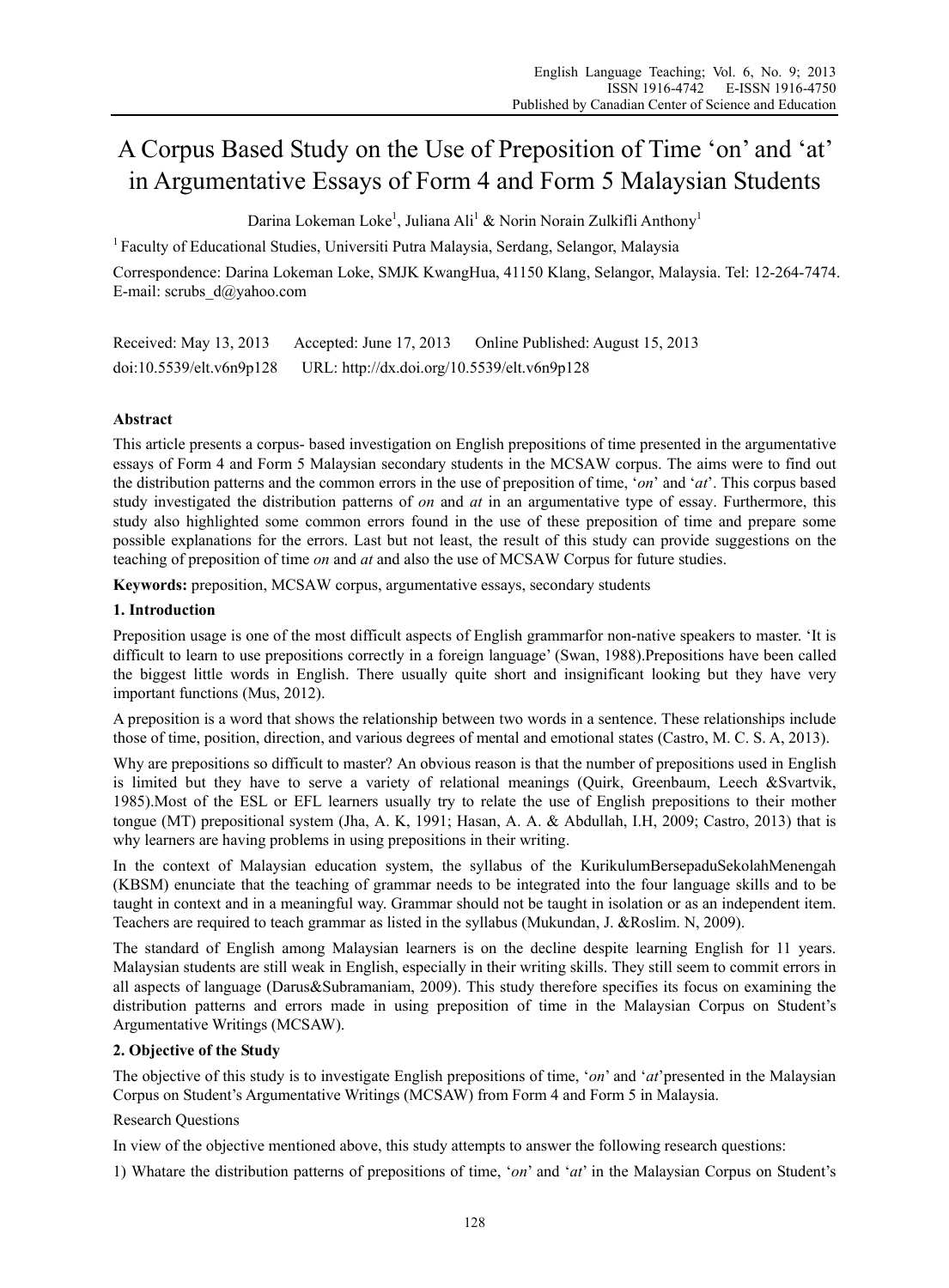Argumentative Writings (MCSAW) of Form 4 and Form 5 students?

2) What are the common errors in the use of preposition of time, '*on*' and '*at*' made by the Form 4 and Form 5 students in theMalaysian Corpus on Student's Argumentative Writings (MCSAW)?

## **3. Literature Review**

# *3.1 English Language Learner Corpus*

A learner corpus is a collection of authentic texts produced by foreign or second language learners, stored in electronic format. The texts can be either spoken or (primarily) written material. Although any collection of student written material gathered together by teachers can be considered a learner corpus, such a collection is not considered a corpus proper unless it is planned and collected according to clear and sound design principles (Botley & Dillah, 2007).

A learner corpus, however it is designed, can be used for many purposes, but a common application is in the investigation of the features of language used by students who are learning a new language(Selinker, 1972).This means that a learner corpus offersmany researchers and language teachers around the world information on learners' interlanguage development and gain insights about leaner's difficulties and needs during the language learning process.

Some examples of English language corpora in Malaysia are:

1) EMAS (English of Malaysian School Students) corpus (Arshad et al, 2002)

2) MACLE (Malaysian Corpus of Learner English) (Knowles and Zuraida, 2004)

3) CALES (Corpus Archive of Learner English in Sabah-Sarawak) (Botley et al, 2005, 2007).

4) Pedagogic corpus of Malaysian English language textbooks (Mukundan and Anelka, 2007)

5) Malaysian secondary school EST and Science textbook corpus (Menon and Mukundan, 2012)

## *3.2 Studies Conducted on Learner's Difficulties Inprepositions*

Learners of Malaysian school have problems in using prepositions. Mohamed, Abdul Rashid, Li LianGoh, and Wan Rose Eliza, (2004) conducted a study consisted of 305 Form Four students studying in a national type Chinese secondary school in Penang in northern Malaysia. The occurrence of multiple errors in a single sentence was found very common among the respondents and one of the errors is on the use of prepositions.

Darus and Subramaniam, (2009) examined errors in a corpus of 72 essays written by 72Form Four Malay students. The findingsshowed that six most common errorscommitted by the participants were singular/plural form, verb tense, word choice,preposition, subject-verb agreement and word order.

Another study by Darus, S., & Ching, K. H. (2009) in investigating the most common errors in essays written in English by 70 Form One Chinese students in a selected public school in Perak showed that prepositional errors account for 9.0 % of the total number of errors in the corpus study.

A study conducted by Yahya, Ishak, Zainal, Faghat, and Yahaya (2012) on 30 studentsnarrative and descriptive essays from secondary school aged fourteen detected eleven types of errors committed by the students. One of the errors which the students experienced in their writing includes the use of prepositions.

There are also studiesdone on the use of prepositions in a corpus based research. Mukundan, J., & Roslim, N. (2009) investigate the use of English prepositions which are presented in three English language textbooks used by lower secondary schools in Malaysia. It is found that there was a difference between the textbook corpus and the British National Corpus (BNC) in terms of the order of these grammatical items. Another finding was the similarities and differences of the use of these items as prepositions in textbooks in terms of their co-occurrence with other parts of speech.

In another study by Roslim, N., & Mukundan, J. (2011) stated thatmore studies need to be conducted to add to the body of knowledge as prepositions are constant source of difficulty for the ESL/EFL learners and therefore must be taken seriously and studied more systematically.

Preposition is not only a common error in the Malaysian school but it is also posing a problem to others. A study by Hasan, A. A., & Abdullah, I. H, (2009) said that among Arab EFL learners, prepositions are considered to be the most difficult because of cross-linguistics differences between the Arabic and English prepositional system.

Jha, A. K. (1991) conducted a study on Maithili, Nepal learners of English and found that the error in the use of prepositions by Maithi1i learners of English is really a matter of great concern for the teachers and resulting in their university entrants having formed bad language habits.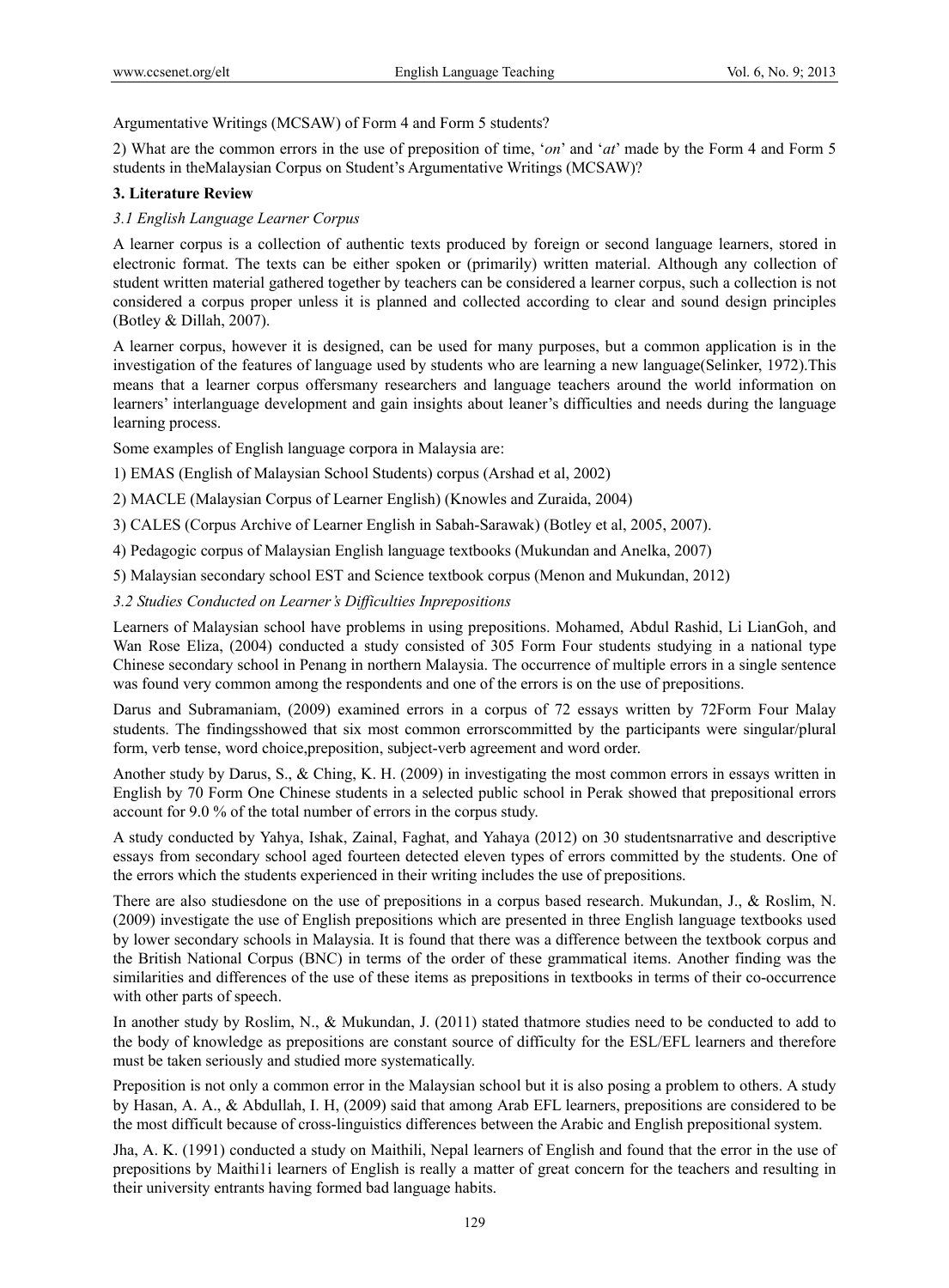Ahmad,Nasir, Bukhari.,M.A. &Hussain, Shafqat(2011) in his study on 100 randomly selected students from government secondary schools of Khyber Pukhtunkhwa, Pakistan found that secondary school students faced more difficulties in learning prepositions as compare to articles and that they were confused while using preposition in their writings.

Catalán, R. M. J. (1996) in her study indicate that English prepositions are difficult for third year Spanish secondary students. With the high frequency of preposition errors detected in the study gives her sound reasons to believe that English prepositions must be considered as a difficult area forSpanish learners of English.

## *3.3 Prepositions in F4 and F5 KBSM Syllabuses*

In the Form 4 and Form 5 KBSM syllabuses, English prepositions that are listed to be taught in the upper secondary schools include preposition of place (in, on, near, under, behind, in front of, by),prepositions of time (at, on, by, before, after, since, during, until, within),prepositions of direction( out of, away from),prepositions of purpose (for, so that, in order to) ,prepositions of association (among, between) ,verb and preposition combination and adjective and preposition combination (phrasal verbs).

In this study, the importance of English preposition of time can also be observed in terms of their frequent occurrences in students writing. We have identified that the prepositions *on* and *at* were the top 2 most frequents preposition used in the students argumentative essays as appeared in the MCSAW corpus. So, the high occurrences of these two words suggest the importance of these prepositions in writing. These grammatical features are important to be emphasize as it is a part of the grammatical items in the Form 4 and Form 5 KBSM syllabuses.

## *3.4 Error Analysis*

Students of second language learning have been making mistakes in both their speaking and written form. Mistakes are inevitable especially in the process of learning a new language. Corder who is the forerunner of error analysis (EA) said: (cited from Mohamed Ali, H. M, 1996).

"The study of error is part of the investigation of the process of language learning. In this respect it resembles methodologically the study of the acquisition of the mother tongue. It provides us with a picture of the linguistic development of a learner and may give us indications as to the learning process."

There are three types of errors in relation to the use of preposition as in the study of Jha, A. K, 1991; Bram.Barli, 2005; Chodorow, M., Tetreault, J. R., & Han, N. R, 2007.

1) Omission of Preposition – learners fail to use a preposition in a sentence where it is obligatory.

2) Insertion of Preposition – learners add on preposition in a sentence where it is not needed.

3) Selections of Incorrect Preposition- learners use the wrong preposition in a sentence.

## **4. Methodology**

This corpus-based study looks at a corpus of upper secondary school and college students in Malaysia argumentative essays and utilizes a concordance software WordSmith Tools version 4.0.

## *4.1 The MCSAW Corpus*

The first version of the Malaysian Corpus on Student's Argumentative Writings (MCSAW) (Mukundan, J. RezavaniKalajahi, and S.A, 2013)was collected through English language teachers who were attending a Professional Development Course in Master level at UPM. A general objective of the corpus construction was to collect samples of student written data for the purpose of establishing baseline data of the English language proficiency of Malaysian students in writing. Another objective was to establish benchmarks of student English language proficiency. Finally, the research also intended to examine developmental patterns through data obtained from three age levels – Form 4, Form 5 and College students.

The respondents for this study were 1010 students from Form 4, Form 5, and college student schools in Malaysia. MCSAW consists of 605,300 running words. Only written data in the form of an essay were collected from the students. The essay was entitled "Do you think Facebook have more advantages than disadvantages?

# *4.2 Concordance Software*

WordSmith Tools 4.0 is an integrated suite of programs for looking at how words behave in texts. We will able to use tools to find out how words are used in our own texts or those of others. The Wordlist tool lets us see a list of all the words or word-clusters in text, set out in alphabetical or frequency order. The concordance, concord gives us a chance to see any words or phrase in context, so that we can see what sort of company it keeps. With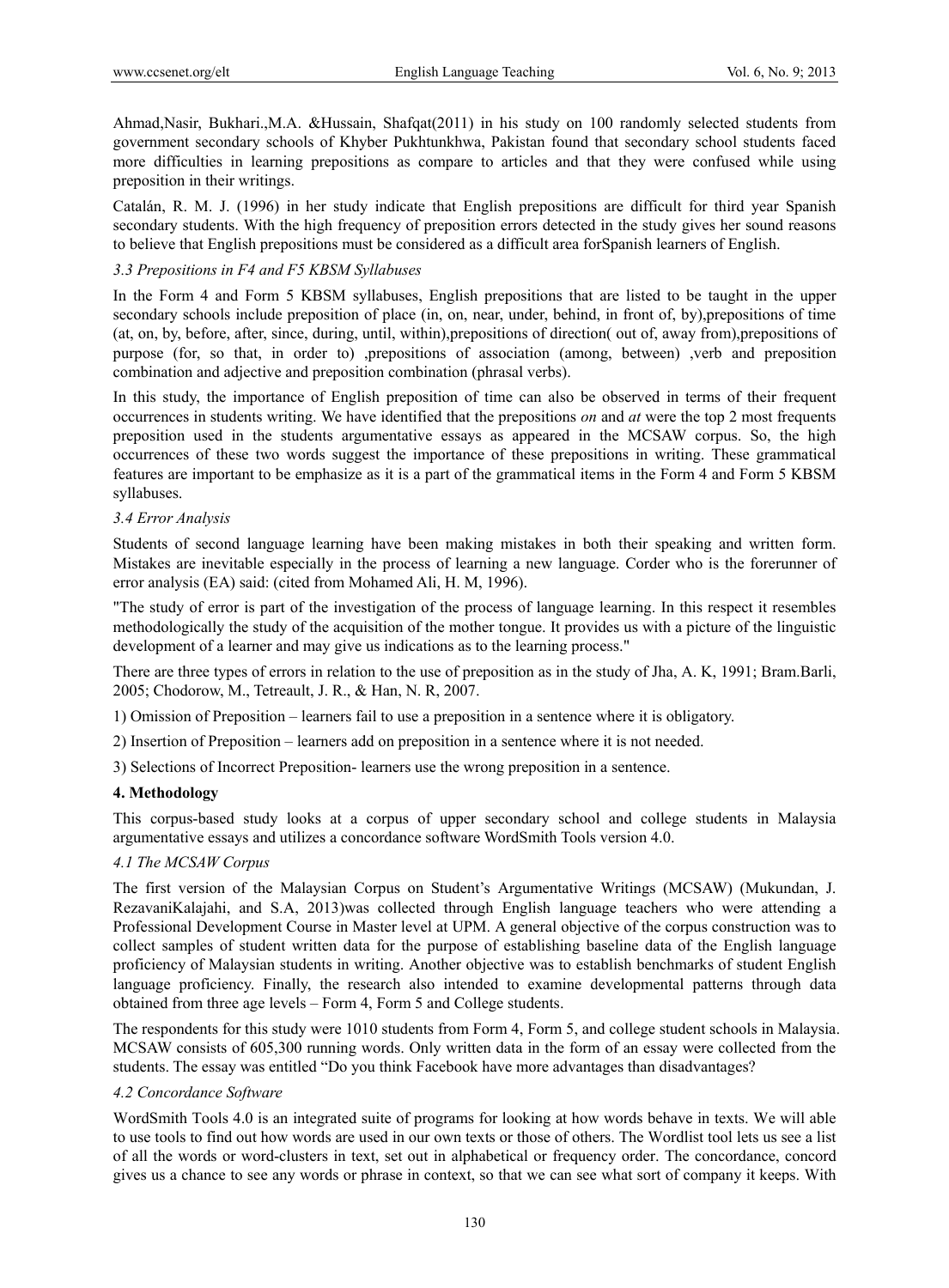KeyWords we can find the keywords in a text. The tools are used by Oxford University Press for their own lexicographic work in preparing dictionaries, by language teachers and students, and by researchers investigating language patterns in lots of different languages in many countries world-wide.

# **5. Results and Discussion**

The analysis and discussion of this study will follow the order of research questions stated earlier.

1) What are the distribution patterns of prepositions of time, 'on' and 'at' in the Malaysian Corpus on Student's Argumentative Writings (MCSAW) from Form 4 and Form 5 students? (RQ1)

In determining the correct use of preposition of time *on* and *at* several parameters were set as guidelines for the analysis. These parameters were set according to Quirk, R., Greenbaum, S., Leech, G., and Svartvik, J. (1985).

| Parameter | Description                                         |
|-----------|-----------------------------------------------------|
|           | At is used for points of time                       |
|           | Example : at 10 o'clock                             |
|           | At is used for holiday periods                      |
|           | Example: at the weekends                            |
|           | On is used for referring to days as periods of time |
|           | Example: on Monday                                  |
| 4         | On is used for expression                           |
|           | Example: on the hour                                |

Table 1. Parameters of the correct use of the preposition atand on as preposition of time

The concordance output was edited and the all the occurrences that did not show the use of preposition of time *at* and on according to the parameters were removed.

Preposition on appeared 19/904 times for Form 4 and the frequency increased in the Form 5 with 21/ 856 times.

Meanwhile for preposition at according to the parameters has appeared 9/ 240 times for Form 4 and the frequency increased in the Form 5 with 11/ 250 times.

#### *5.1 Discussion*

The distribution pattern of *on* and *at*as preposition of time is limited in this corpus despite having high frequency occurrences. This is because the word *on* and *at* are not used as preposition of time in the corpus.

Another reason is due to the type of essayused in this corpus which is an argumentative essay. In this type of essay it refrains students from using preposition of time.

2) What are the common errors in the use of preposition of time, 'on' and 'at' made by the Form 4 and Form 5 students in the Malaysian Corpus on Student's Argumentative Writings (MCSAW)?(RQ2)

In determining the common errorsin the use of preposition of time *at* and *on* several parameters were set as guidelines for the analysis. These parameters were set according to the study of Jha, A.K, 1991; Bram.Barli, 2005; Chodorow, M.Tetreault, J. R. & Han, N. R. 2007.

Table 2. Parameters of common errors in the use of preposition of time

| Parameter | Description                                                                                          |
|-----------|------------------------------------------------------------------------------------------------------|
|           | Omission of Preposition – learners fail to use a preposition in a sentence where it is<br>obligatory |
|           | Example: a) My class started 10 to 4 o'clock.                                                        |
|           | Insertion of Preposition – learners add on preposition in a sentence where it is not<br>needed       |
|           | Example: I read the books since to 4 o'clock.                                                        |
|           | Selections of Incorrect Preposition - learners use the wrong preposition in a sentence               |
|           | Example: I came in Campus at 10 o'clock.                                                             |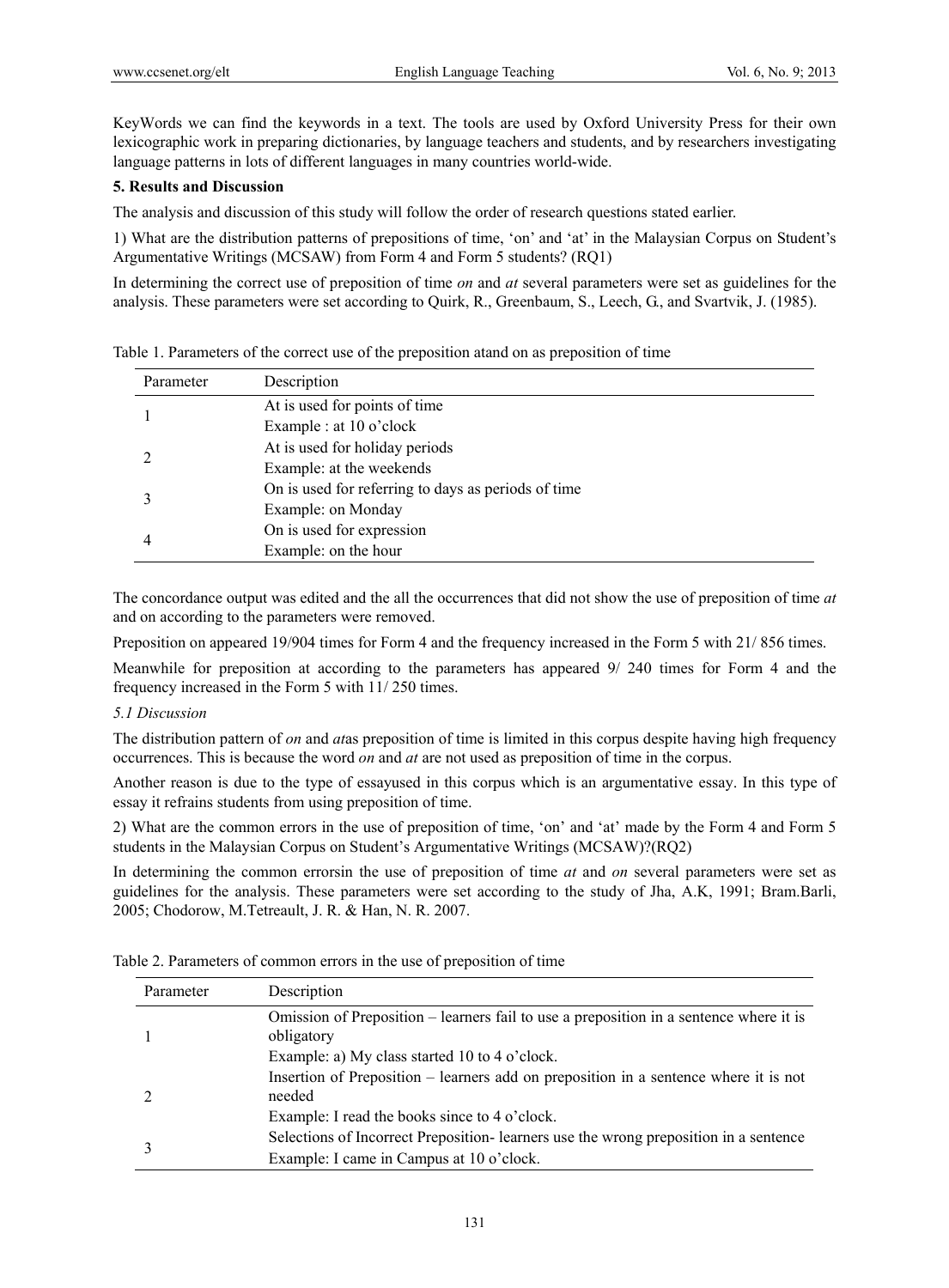## Table 3. The categories of errors in the use of the preposition of time, at

|            |           |             |        | Levels                                   |   |
|------------|-----------|-------------|--------|------------------------------------------|---|
| Parameters |           |             | Form 4 | Form 5                                   |   |
|            |           | $\mathbf X$ |        |                                          | X |
| C          |           | X           | X      |                                          |   |
| 3          | $\sqrt{}$ |             |        |                                          |   |
|            |           |             |        | *(x) – not violated<br>** (/) - violated |   |

N/B: Of the 3 parameters that were used to categorize errors, only 1 were violated. The form 4 students violated parameter 3 (with 7 errors: 77.8%). The form 5 students violated parameter 3 (with 5 errors: 45.5%)

# Parameter 3

In the use of the preposition *at,* the form 4 and form 5 students shared the same category of errors in which the preposition *at* was used wrongly in a sentence.

#### Example:

a) Facebook was created *at* 2008 by a younger man

|            |   | Levels |                                          |  |
|------------|---|--------|------------------------------------------|--|
| Parameters |   | Form 4 | Form 5                                   |  |
|            | X | X      |                                          |  |
| 2          |   | X      |                                          |  |
| 3          |   |        |                                          |  |
|            |   |        | $*(x)$ – not violated                    |  |
|            |   |        | ** $\left(\frac{1}{2}\right)$ - violated |  |

Table 4. The categories of errors in the use of preposition of time, on

N/B: Of the 3 parameters that were used to categorize errors, 2 were violated. The form 4 students violated parameter 3 (with 3 errors: 15%). The form 5 violated parameter 2(with 1 error: 4.7%) and parameter 3 (with 3 errors: 14.2%).

## Parameter 2

In the use of the preposition *on*, the form 5 student add on preposition in a sentence where it is not needed.

Example:

b) All things have their own ups and downs, thus we have to choose wisely so that we will not regret *on* the next day

## Parameter 3

The form 4 and form 5 students shared the same category of errors in the use of preposition, *on*. Based on the parameter the preposition *on* was wrongly used in a sentence.

#### Example:

c) Moreover, we can do some business on Facebook *on* the free time or as a career.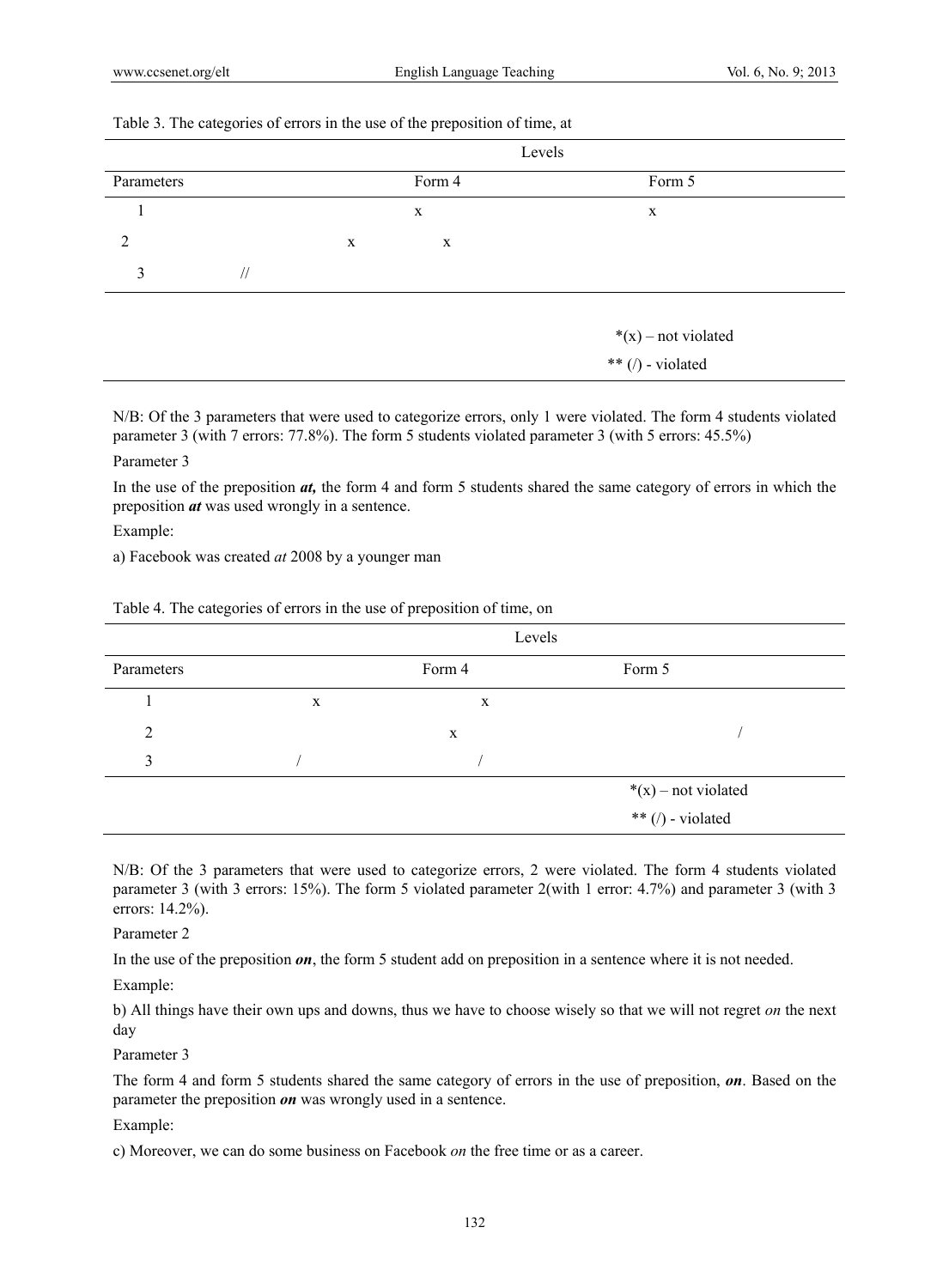# *5.2 Explanation of Errors*

In explaining the errors, only some possible explanations of errors based on this analysis will be considered as this study does not set out to investigate the source of the students' errors thoroughly because of the enormity of the task.

In the analysis, one possible explanation of errors is due to the students' difficulties in understanding the use of preposition of time. Thus, the students had used the wrong preposition as they were unsure with the usage of preposition of time as shown below:

- a) On the same time, if we saw any accident…
- b) At 21 century, many people also had a Facebook account…

c) We will also less exercise at evening….

#### **6. Conclusion**

In utilizing a learner corpus, this study had shown that there were difficulties faced by students in handling preposition of time *on* and *at*in their writing. If teachers are perceptive to this, then they could implementappropriate teaching strategies to reinforce the students' use of preposition of time. If this is done systematically, the learning of English will become meaningful.

From the results of the study, if effort were put in by teachers and students, the learning of English grammar would be both rewarding and motivating for all parties concerned.

The findings have shown several insights in this study. Firstly, due to the type of essay used in this corpus which is an argumentative essay the distribution patterns of on and at are limited in this corpus. In an argumentative essays it refrain students from using preposition of time however where the prepositions are used errors were committed by students.

Lastly, this study has revealed that students' are having difficulties in understanding the correct use of preposition of time. For example students commit errors where they add on preposition in a sentence where it is not needed and also use wrong preposition.

## **7. Recommendations**

The outcomes of this corpus-based study could be used as guidelines to provide recommendations on the teaching of English as Biber, Conrad and Reppen (1994) suggested, "corpus-based research sheds new light on some of our most basic assumptions about English grammar, and as a result it offers the possibility of more effective and appropriate pedagogical applications."

Teachers' intervention is needed in emphasizing the correct usage of preposition. Teachers should come up with extra materials that could help students learn more on the use of preposition of time. These activities will help students to have a better understanding of the usage and functions of preposition.

As it has been emphasized the teaching of grammar is to be incorporated into the four language skills and should be taught in context and in a meaningful way. Hence, it may be then that we shouldn't teach certain prepositions in isolation but rather to teach them as in relation to their occurrence with other words (Celce-Murcia  $\&$ Larsen-Freeman, 1999)

Another interesting way in introducing and teaching grammar, teachers may consider using a concordance. A concordance is a computer program which is used to find the occurrences of every single word or phrase in a text (Sinclair, 1991). Teachers could also retrieve concordance entries from the accessible website and prepare exercises for their students. The concordance and concordancing is one example where it can promote independent learning. Such an approach may help to boost students' self-confidence. Students may be able to learn and recognize the pattern and the uses of prepositions better if they are learning it on their own. The students' awareness toward the language can also be developed if they are encouraged to discover the pattern of use in learning prepositions.

Finally, further research is required in this area. Other researchers could look into other preposition of time such as since, during and within. Besides that, they can also study the usage of at and on in different types of essays such as narrative, report, letter writing and so on as it has not been researched yet.

# **References**

Abas, Suriati. (2012). A Study on the Use of Prepositions mediated by an ICT Tool: ICCE 2012. *The 20th International Conference on Computers in Education.* Retrived from: http://www.lsl.nie.edu.sg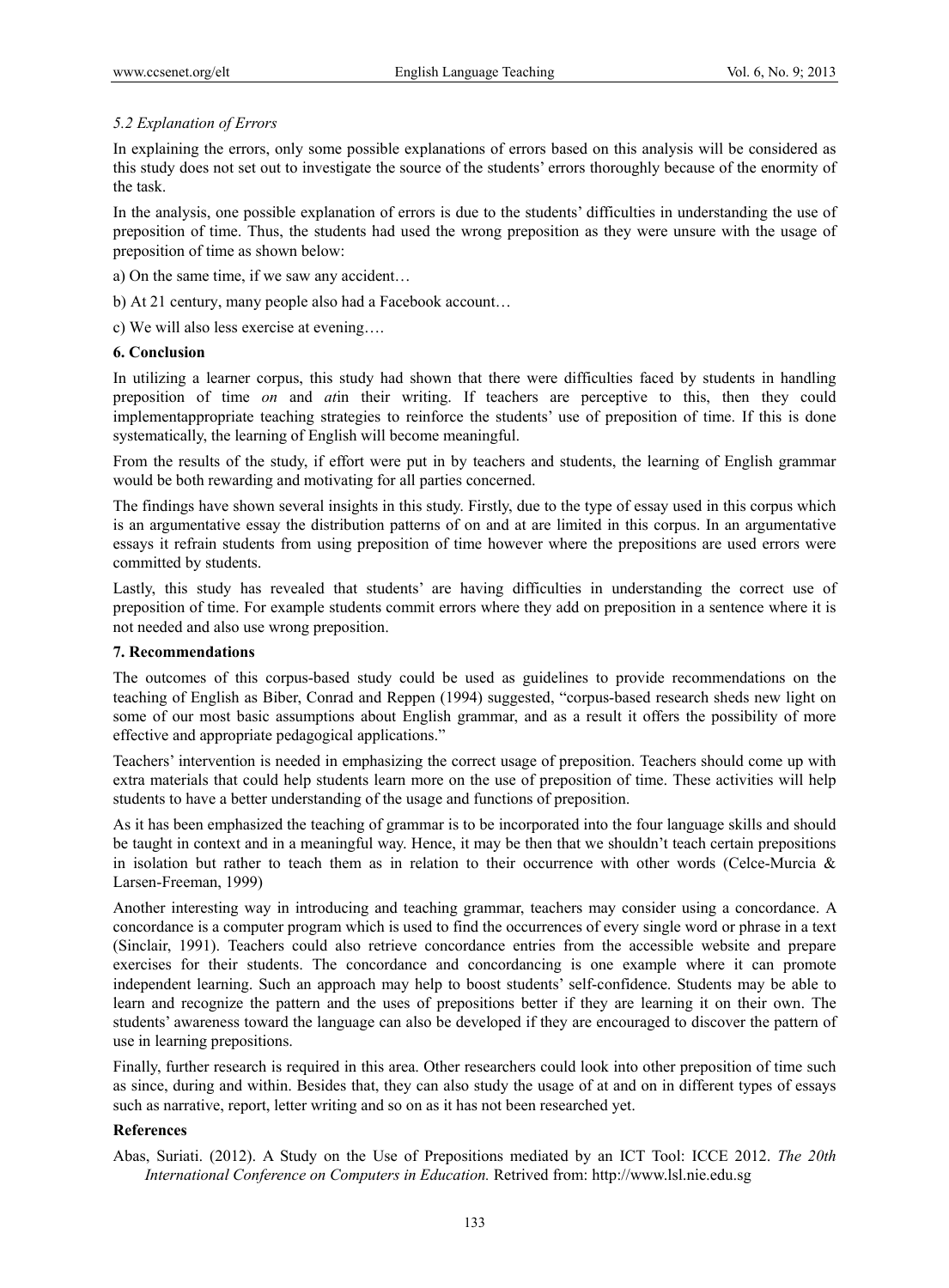- Ahmad, Nasiret, et al. (2011). Error Analysis: Learning Articles and Prepositions among Secondary School Students in Pakistan. *Interdisciplinary Journal of Contemporary Research In Business.* Institute of Interdisciplinary Business Research.
- Arshad, et al. (2002). *The English of Malaysian School Students (EMAS) corpus.* Serdang: Universiti Putra Malaysia Press.
- Biber, D., Conrad, S., & Reppen, S. (1994). Corpus-based approaches to issues in Applied Linguistics. *Applied Linguistics, 15*(2), 167-187.
- Botley, S. P., De Alwis, C., Metom, L., & Izza, I. (2005). CALES: A Corpus-Based Archive Of Learner English In Sarawak. Final Project Report, Unit for Research, Development and Commercialisation, UniversitiTeknologi MARA.
- Botley, S., & Dillah, D. (2007). Investigating spelling errors in a Malaysian learner corpus. *Malaysian Journal of ELT Research, 3,* 74-93.
- Bram, Barli. (2005). Some Common Problems Involving Prepositions in Writing English in a Multilingual Context. Retrived from http://www.academia.edu
- Castro, M. C. S. A. (2013). An Analysis of Prepositional Errors of College Students. Retrieved from http://www.fllt2013.org
- Catalán, R. M. J. (1996). Frequency and variability in errors in the use of English prepositions.Miscelánea: *A Journal of English and American Studies, 17,* 171-187.
- Celce-Murcia, M., & Larsen-Freeman, D. (1999). *The Grammar Book: An ESL/EFL Teacher's Course* (2nd Ed.). USA: Heinle & Heinle Publishers.
- Chodorow, M., Tetreault, J. R., & Han, N. R. (2007). Detection of grammatical errors involving prepositions. *In Proceedings of the Fourth ACL-SIGSEM Workshop on Prepositions* (pp. 25-30). Association for Computational Linguistics.
- Darus, S., & Ching, K. H. (2009). Common errors in written English essays of form one Chinese students: A case study. *European Journal of social sciences, 10*(2), 242-253.
- Darus, S., & Subramaniam, K. (2009). Error analysis of the written English essays of secondary school students in Malaysia: A case study. *European Journal of Social Sciences, 8*(3), 483-495.
- Hasan, A. A., & Abdullah, I. H. (2009). A Comparative Study of English and Arabic Use of Prepositions Amongst Arab Native Speakers.
- Jha, A. K. (1991). Errors in the Use of Prepositions by Maithili Learners of English and Their Remedies. *Tribhuvan University Journal, 14,* 49-57.
- Kementerian, Pendidikan, Malaysia. (1995). Huraian Sukatan Pelajaran Bahasa Inggeris Tingkatan 4. Pusat Perkembangan Kurikulum.
- Kementerian, Pendidikan, Malaysia. (1995). Huraian Sukatan Pelajaran Bahasa Inggeris Tingkatan 5. Pusat Perkembangan Kurikulum.
- Knowles, G., & Zuraidah, Mohd, Don. (2004). Introducing MACLE: The Malaysian Corpus Of Learner English. 1st National Symposium of Corpus Linguistics and Foreign Language Education, South China Normal University, Guangzhou, China.
- Menon, S., & Mukundan, J. (2012). Collocations of High Frequency Noun Keywords in Prescribed Science textbooks. *International Education Studies, 5*(6), 149-160.
- Mohamed, Ali, H. M. (1996). Error analysis-contributory factors to students' errors, with special reference to errors in written English. *The English Teacher,* 25.
- Mohamed, A. R., Goh, L. L., & Eliza, W. R. (2004). English errors and Chinese learners. *Sunway Academic Journal, 1,* 83-97.
- Mukundan, J., & Anealka, A. H. (2007). A forensic study of vocabulary load and distribution in five Malaysian Secondary School Textbooks (Forms 1-5). *Pertanika Journal of Social Science and Humanities.*
- Mukundan, J., & Roslim, N. (2009). *Textbook representation of prepositions.English language teaching, 2*(4), 13.
- Mukundan, J., & Rezavani Kalajahi, S. A. (2013). Malaysian Corpus of Students' Argumentative Writing